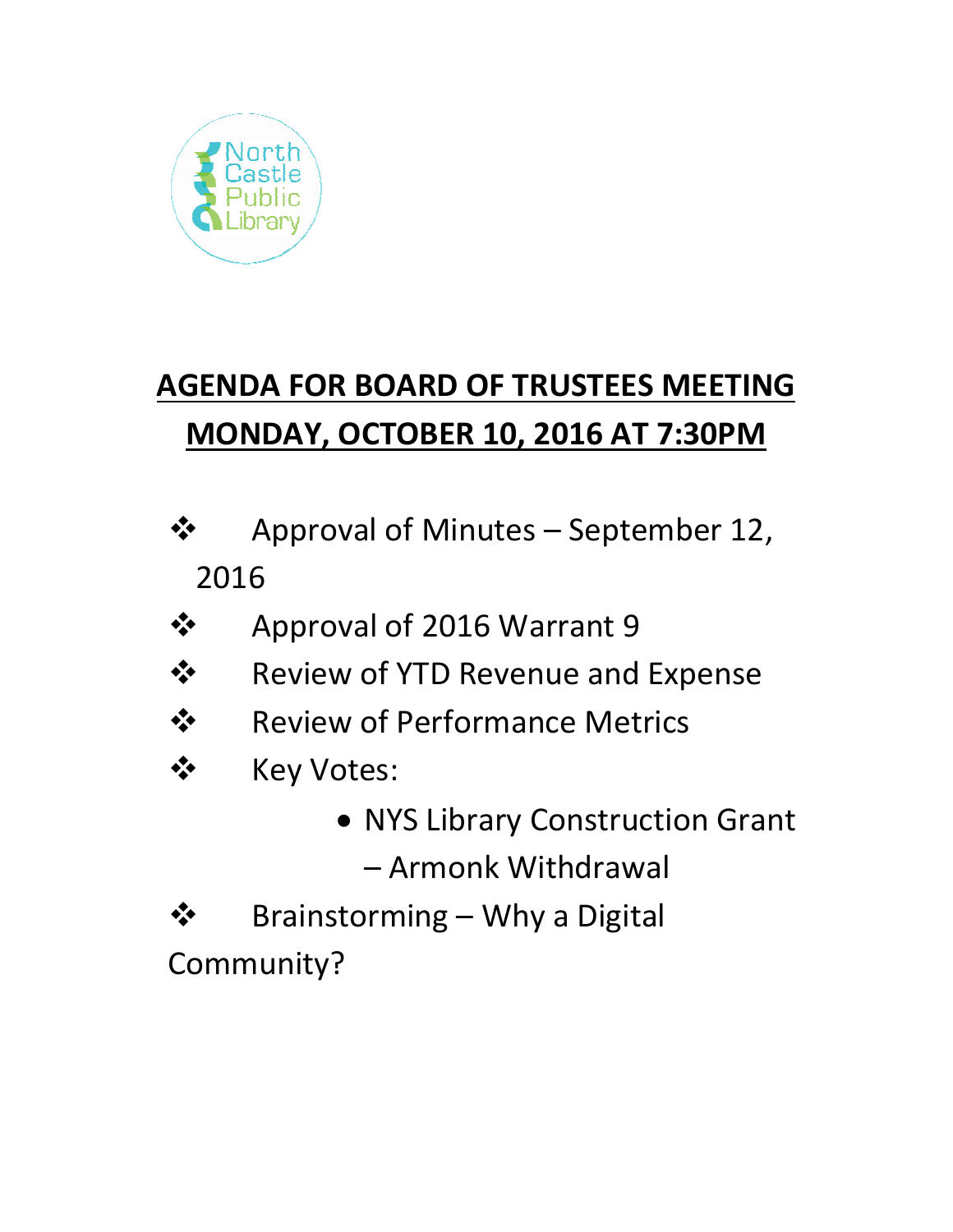## **North Castle Public Library**

### **Library Board of Trustee Minutes – October 10, 2016**

Sean Ryan called meeting to order at 7:32PM.

#### **In attendance:**

- **Trustees:** David Charney, Lisa Meyer Chorne, Jeanne Lapsker, Stephanie Paul and Sean Ryan.
- **Library:** Megan Dean, Edie Martimucci
- **Friends:** Marilyn Heimerdinger
- **Approval of Minutes**: A motion to approve the September 12, 2016 minutes was made by Lisa and Stephanie seconded.All were in favor.
- **Approval of NCPL 2016 Warrant 9:** Total expenses included in Warrant 9 are \$41,751.59 of which the Friends are paying \$11,818.90. Thank you Friends for your continuing support!!! David made motion to approve, Stephanie seconded. All were in favor.

#### **Key Votes:**

- **Approval of the 2017 NCPL Holiday Schedule** Jeanne made motion to approve, Lisa seconded. All were in favor. The schedule is at the end of the minutes.
- **Approval to withdraw the NCPL 2016 2019 NYS Library Construction Grant Application for Armonk –** these projects will be revisited in 2017. Jeanne made motion to approve the withdrawal and David seconded. All were in favor.
- **Brainstorming Session:** David led the board in a discussion on "Why a Digital Community". Notes from this discussion follow:

### **NCPL Digital Community Brainstorming and Next Steps**

What is the point of digital material?

- First we acknowledge there are multiple constituencies here patrons, library staff, publishers/information creators, partners, government
- Quick, convenient & fun
- Increases scope & variety
- Is available 24/7
- Is current (and has that perception as well) and can be kept current more easily
- Requires less space, which can in turn be repurposed
- Native for younger people and compatible with their mindsets/experiences/schooling
- Easier to share
- Can be less expensive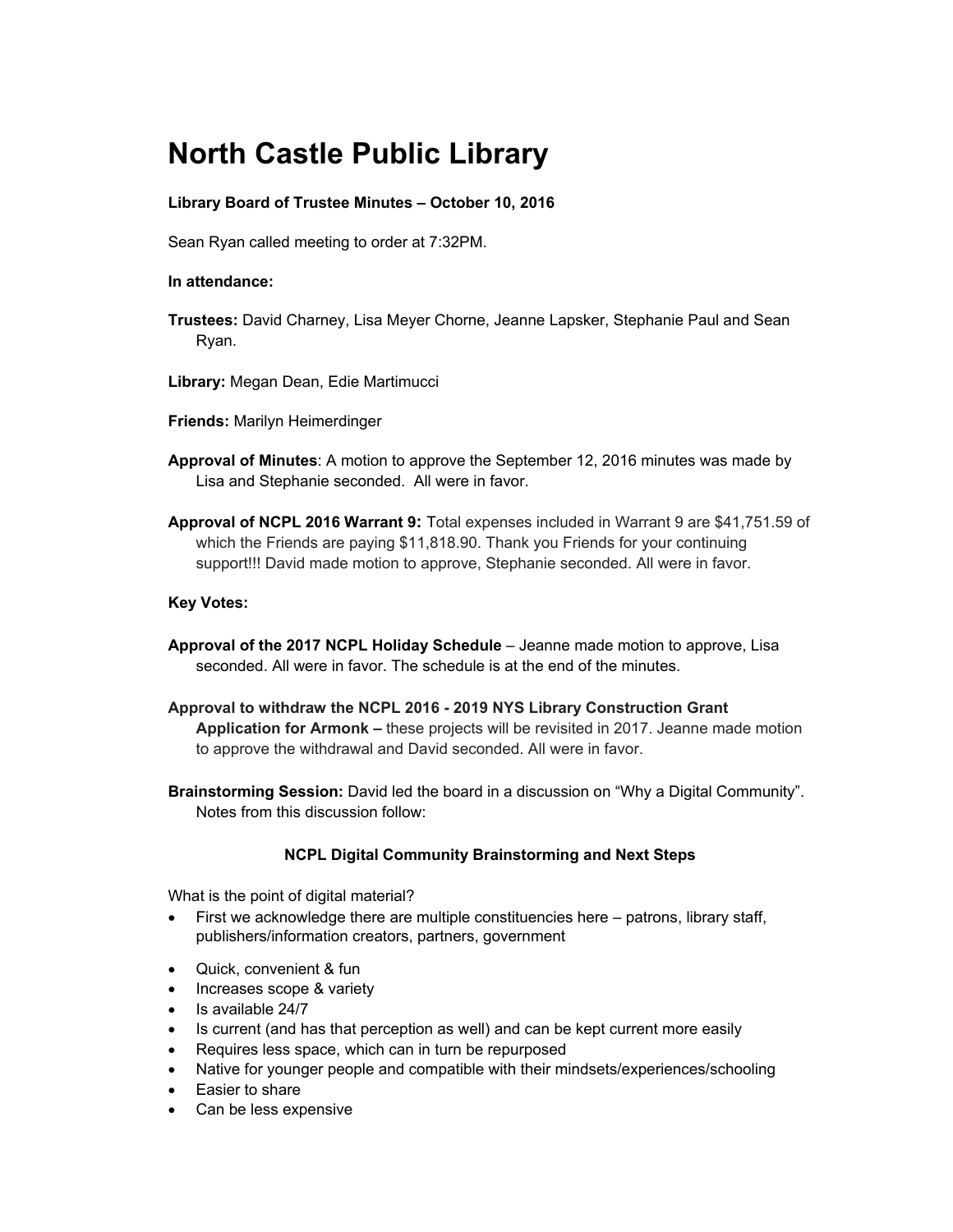• More comfortable/private

What is the point of a digital community?

- Connection to people and new friends/like-minded individuals
- Leverage group knowledge
- Allows reaching out to like-minded people and exploring new areas of interest and mindsets
- Expands our possibilities, frontiers, and is consequently very inspirational
- It is expandable almost infinitely and you can reach farther than with physical materials in a lot of ways
- Can expand our mindset and our depth of knowledge
- The community can become its own resource/database
- The community can increase its speed of knowledge/learning

What are different digital community models?

- Wikipedia curated knowledge
- Facebook network of friends/community
- Amazon, Open Table & Yelp examples of "review" communities
- Ebay marketplace
- Twitter 1-to-many broadcast
- "Town hall" go-to repository of information / curation / local information / relevant to a specific community
- Research databases
- Digital librarians
- Seeding expert communities individuals, corporations, partners, government
- Find digital / meet physical ("meetups")
- Self-promotion / self-publishing / self-branding
- Scale communities self-enhancing/expanding with benefits
- With oversight and without oversight (oversight can be professional vs community members/volunteers)
- WLS-wide vs NCPL
- Models can come out of experimentation
- Models come with different incentives/motivation which should be considered/understood, in conjunction with marketing – why participate in or lead a digital community?
- Partners can include schools, businesses, government, other libraries, community members

What elements of digital communities do we want to measure?

- Depth/amount of clicks/engagement
- # of "Friends"/members
- Amount & depth of contribution
- Amount & depth of content
- Has it changed your life?
- Is the community sharing stories and discussing it?
- Customer satisfaction levels
- Level of "impact" on the community needs to be flushed out but interesting
- The synergy between physical and digital

What are the next steps to take regarding digital communities?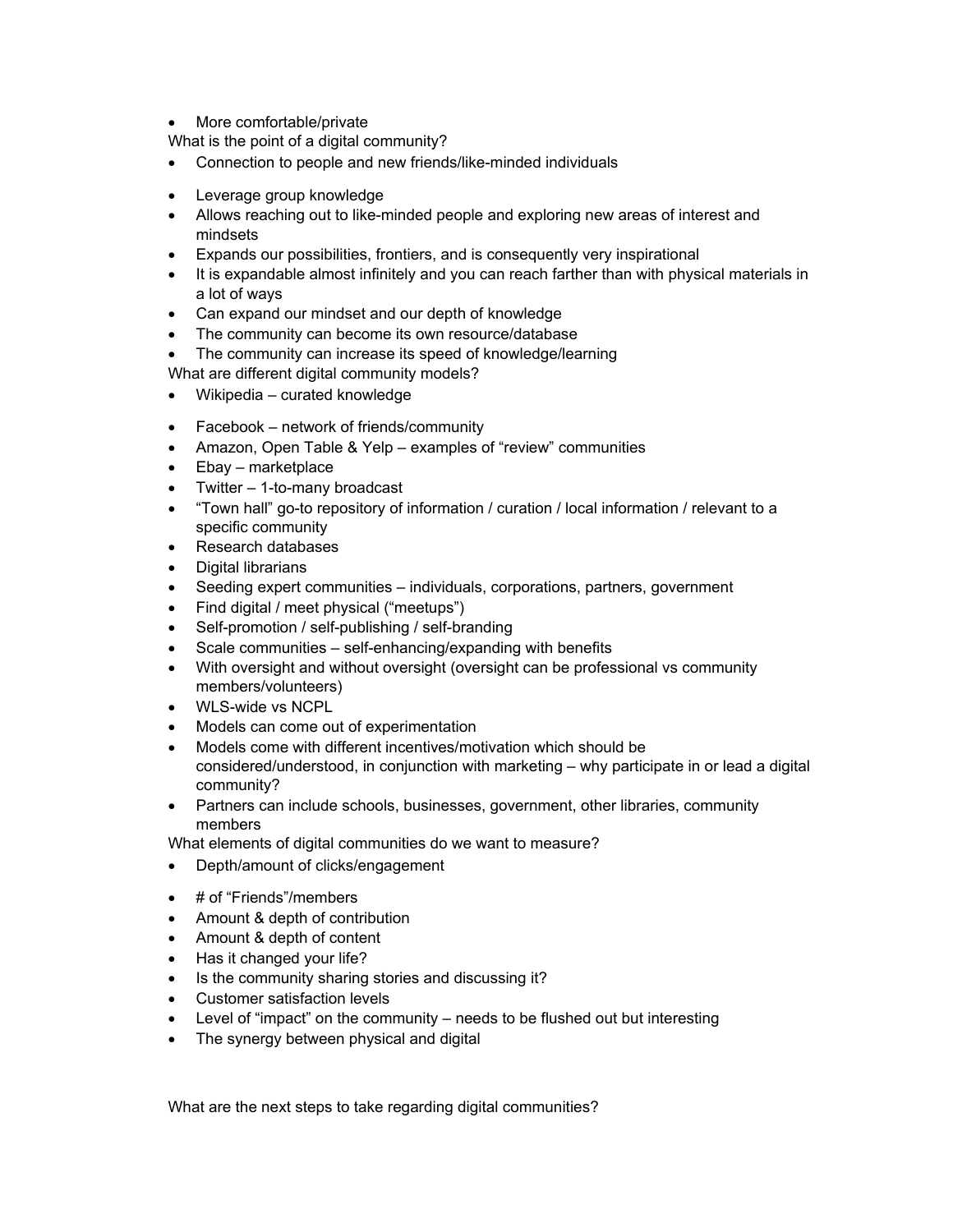- Focus on just a few community ideas to start it is easy to lose focus/concentration
- Quality over quantity, including marketing efforts (message cannot be too wide/distracted/confusing)
- Look at our own collection and website and think about the communities that make the most sense as a natural extension
- Experiment with a few different models seed ideas to start
- Experiment with different incentives
- Involve partners
- Measure community activity in a relevant/meaningful way
- Tie in to areas of excellence NCLP is looking to cultivate (STEAM, art, etc)
- Understand different constituencies (different branches, etc…)
- Think about leveraging WLS and/or joining forces with other WLS libraries
- Look at examples of best-in-class digital communities (mention of Illinois as an example)
- Be mindful of oversight and understand the different kinds and tradeoffs

The meeting was adjourned at 9:02PM. Our next meeting will take place on November 14, 2016.

Respectfully submitted by,

Sean Ryan